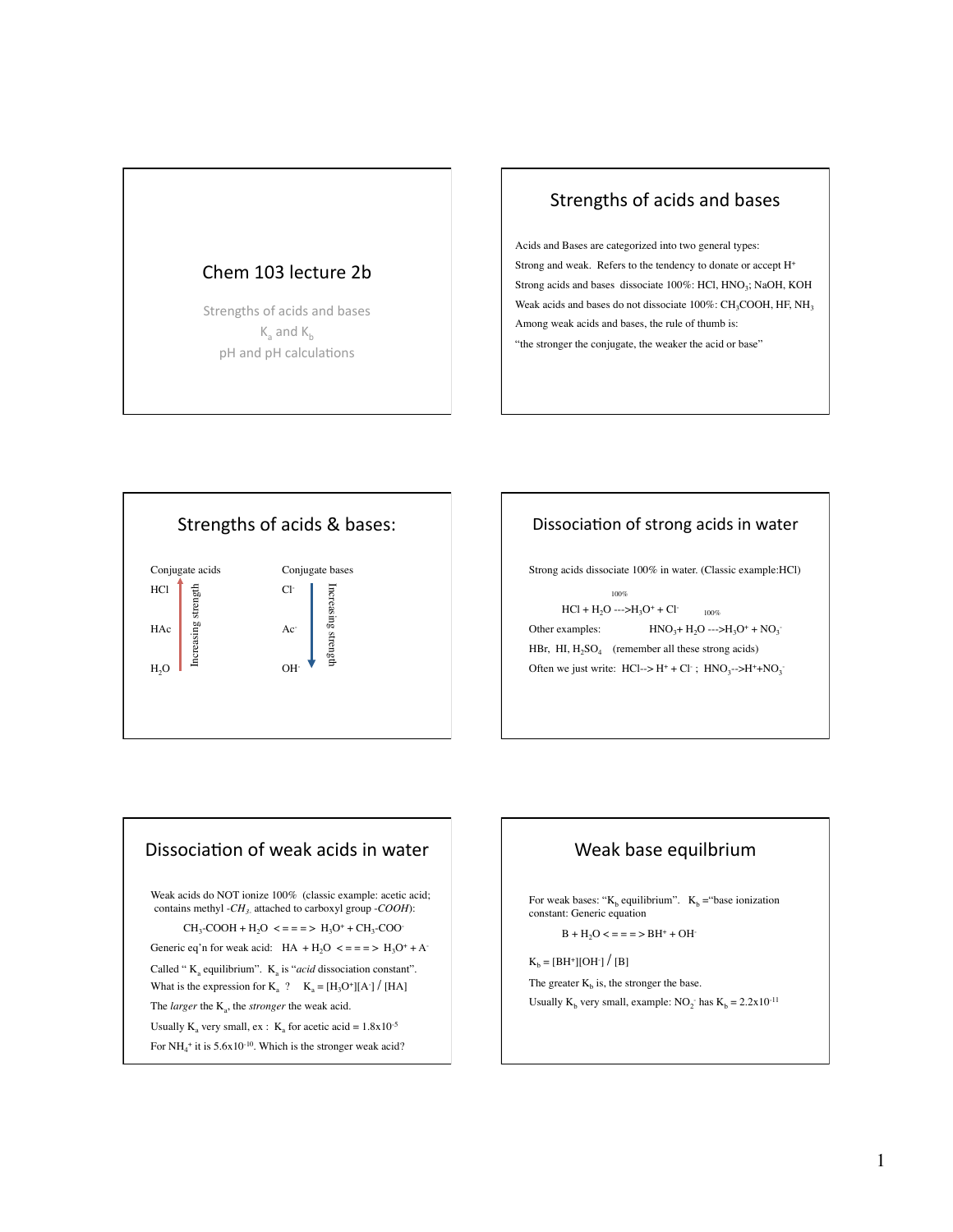# $K_aK_b = K_w = 1.0x10^{-14}$

Note:  $K_a = [H_3O^+] [A^-]/[HA]$  for acid HA. For it's conjugate, A<sup>-</sup>, it is:  $K_b = [HA][OH^-]/[A^-]$ So if multiply  $K_a$  of weak acid by  $K_b$  of its conjugate, then :  $K_aK_b = (H_3O^+][A_c]/[HA] )$  ( $[HA][OH^-]/[A_c]$ )  $K_aK_b = [H_3O^+][OH^-] = K_w = 1.0 \times 10^{-14}$ 

#### pH

Because of wide range of  $[H_3O^+]$ , it's convenient to express concentration levels of  $[H^+]$  by its exponent, using logarithmic scale. This is the "pH scale".

Definition of pH:  $pH = -log[H^+] = -log[H_2O^+]$ 

For example: what's the pH of pure water?

Note: pure water:  $[H_3O^+] = 1.0x10^{-7}M$ 

 $pH = -log { [H<sub>3</sub>O<sup>+</sup>] } = -log(1.0x10<sup>-7</sup>M) = 7.00$ 

This is the *neutral* pH

## pH of acidic solutions

If you have an acidic solution with  $[H_3O^+] = 2.0 \times 10^{-4M}$ . What's the pH?  $pH = -log(2.0 \times 10^{-4} M) = 3.70$ In general, if  $pH < 7.00$  we say solution is acidic... If  $pH > 7.00$  the solution is basic. What is  $[H^+]$  if you are given the pH? **[H+] = 10-pH**

### **DOH**

Definition:  $pOH = -log[OH^{-}]$ Before:  $[H_3O^+][OH^-] = 1.0x10^{-14}$ (so if you know  $[H_3O^+]$ , you can know [OH<sup>-</sup>]) take -log of both sides:  $-log{[H<sub>3</sub>O<sup>+</sup>][OH<sup>-</sup>]} = -log{1.0x10<sup>-14</sup>}$  $-log[H<sub>3</sub>O<sup>+</sup>] - log[OH<sup>-</sup>] = 14.00$ Or,  $pH + pOH = 14.00$ (so if you know pH, you can know pOH)

### Summary

 $[H_3O^+]$  [ OH ] = 1.0 x 10<sup>-14</sup>  $pH = -log[H_3O^+]$  and  $pOH = -log[OH^-]$ pH + pOH = 14.00  $K_a = [H^*][A^-]/[HA]$   $K_b = [HA][OH^-]/[A^-]$  $K_aK_b = 1.0 \times 10^{-14}$  $[H^+] = 10^{-pH}$  $[OH^-] = 10^{-pOH}$ 

# Calculating pH of a solution

There are at least 5 scenarios we'll encounter involving pH calculations. You are expected to **MASTER** these calculations.

- 1) Strong acid solutions
- 2) Strong base solutions
- 3) Pure Weak acid solutions
- 4) Pure weak base solutions
- 5) Buffer solutions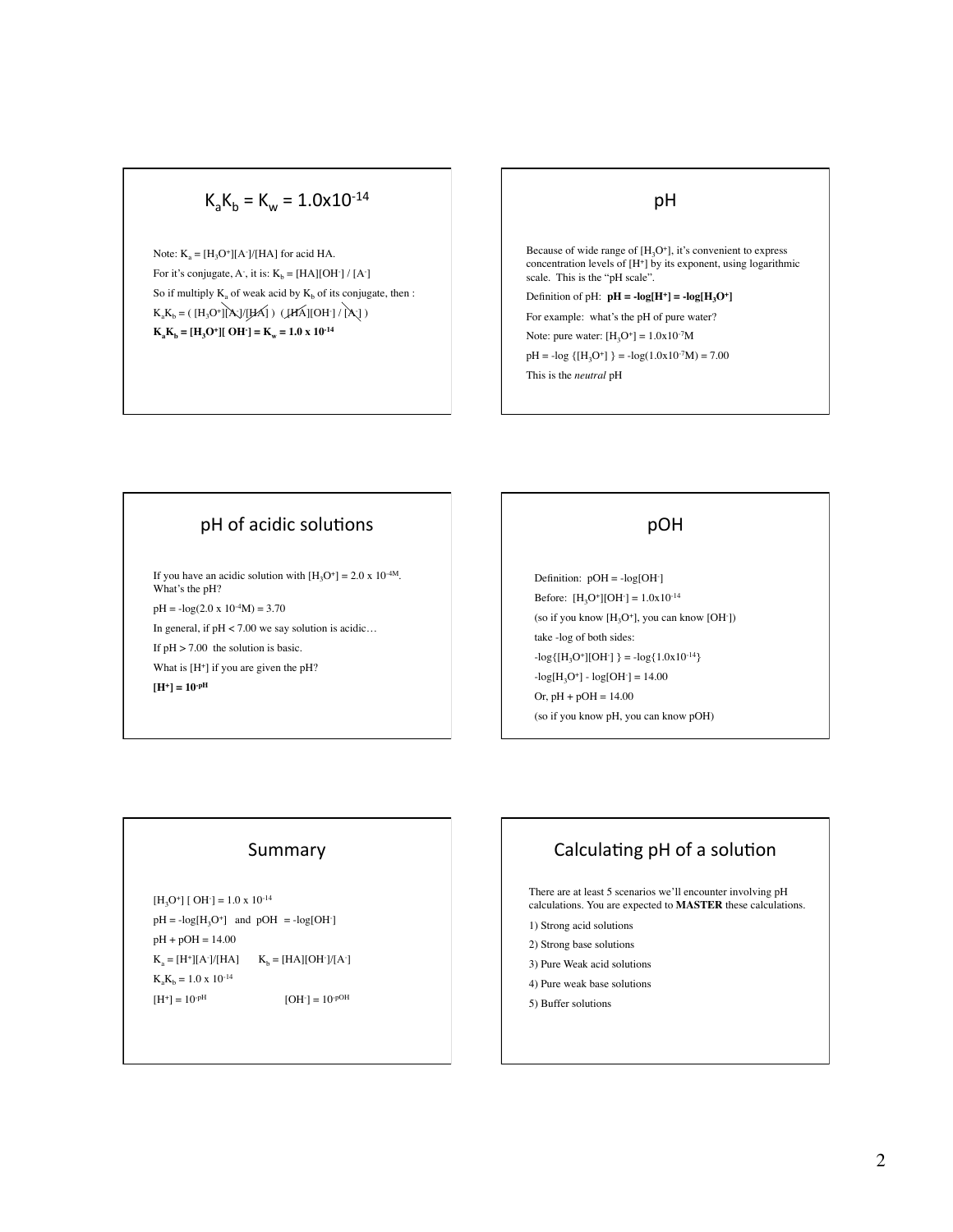### Calculations of salt solutions

You are also expected to recognize that salts can have acid or base properties.

E.g.

 $NH<sub>3</sub>$  is a weak base. It is NOT a salt.

 $NH<sub>4</sub>Cl$  is a salt. Is a solution of  $NH<sub>4</sub>Cl$  an acidic or basic solution?

Well,  $NH_4^+$  is the *conjugate acid* of  $NH_3$  so  $NH_4^+$  is a weal acid. Cl- is conjugate base of HCl a *strong* acid. So, Cl- is so weak as to have a negligible effect.

### Net ionic equations and ICE

You are also expected to know how to write and recognize *net ionic equations.*

e.g. What is the  $K_a$  equilibrium for a NH<sub>4</sub>Cl solution?

 $NH_4^+ + H_2O \leq = >> NH_3 + H_3O^+$ 

Or even,  $NH_4^+ \leq = >> NH_3 + H^+$ 

You are supposed to master ICE type calculations involving  $\widetilde{K}_a$  and  $K_b$  equilibria.

I=initial, C=change, E= equilibrium

### pH of a strong acid solution

As mentioned earlier, there are at least 5 "scenarios" involving pH calculations. Most simple : pH of a strong acid solution.

For example: What is the pH of a 0.020 M HCl solution? Answer:

Since HCl is a strong acid, it dissociates completely:  $[HCI]_F = 0.020 M = [H_3O^+]$ 

So, pH = -  $log[H_3O^+]$  = - $log[HCl]_F$  = - $log(.020)$ =1.70

## pH of a strong base solution

2nd scenario:

What is the pH of a 5.2x10<sup>-4</sup>M NaOH solution?

Answer: Since NaOH is a strong base, we can write:  $[NaOH] = [OH^-] = 5.2 \times 10^{-4}$ M

It is easier to determine pOH first:

 $pOH = -log[OH^-] = -log(5.2x10^{-4}) = 3.28$ 

 $pH = 14.00 - 3.28 = 10.72$  (makes sense?)

Yes because it is a basic pH

## pH of a weak acid solution(stopped here Wed)

What is the pH of a  $2.5x10^{-3}$ M acetic acid (HA,  $K_a=1.8x10^{-5}$ ) Answer:

Use the  $K_a$  equilibrium:  $HA \leq \frac{1}{2}$   $H_A + A$ -

0.025-x  $x \t x$ 

 $x^{2}/(.025-x) = 1.8x10^{-5} \implies x^{2} + 1.8x10^{-5}x - 4.5x10^{-7} = 0$ 

Solve for x by the quadratic equation.  $x = 6.6x10^{-4}$ 

 $pH = -log(6.6 \text{ x}10^{-4}) = 3.18$ 

# pH of a weak acid solution

Redo same problem using approximation ( 5% rule): What's pH of  $2.5x10^{-2}M$  acetic acid (HA,  $K_a=1.8x10^{-5}$ ) Answer:Use K<sub>a</sub> equilibrium:  $HA \leq z = 1 + A^{-1}$ 0.025-x  $x \t x$  $x^{2}/(.025-x) = 1.8x10^{-5} \implies x^{2}/(.025) \approx 1.8x10^{-5}$ Solve for x:  $x = \{(0.025)(1.8x10^{-5})\}^{1/2} = 6.7 x10^{-4}$  $pH = -log(6.7x10^{-4}) = 3.17$  (compare with 3.18) Note:  $6.7x10^{-4}(100\%)/0.025 = 3\% < 5\%$